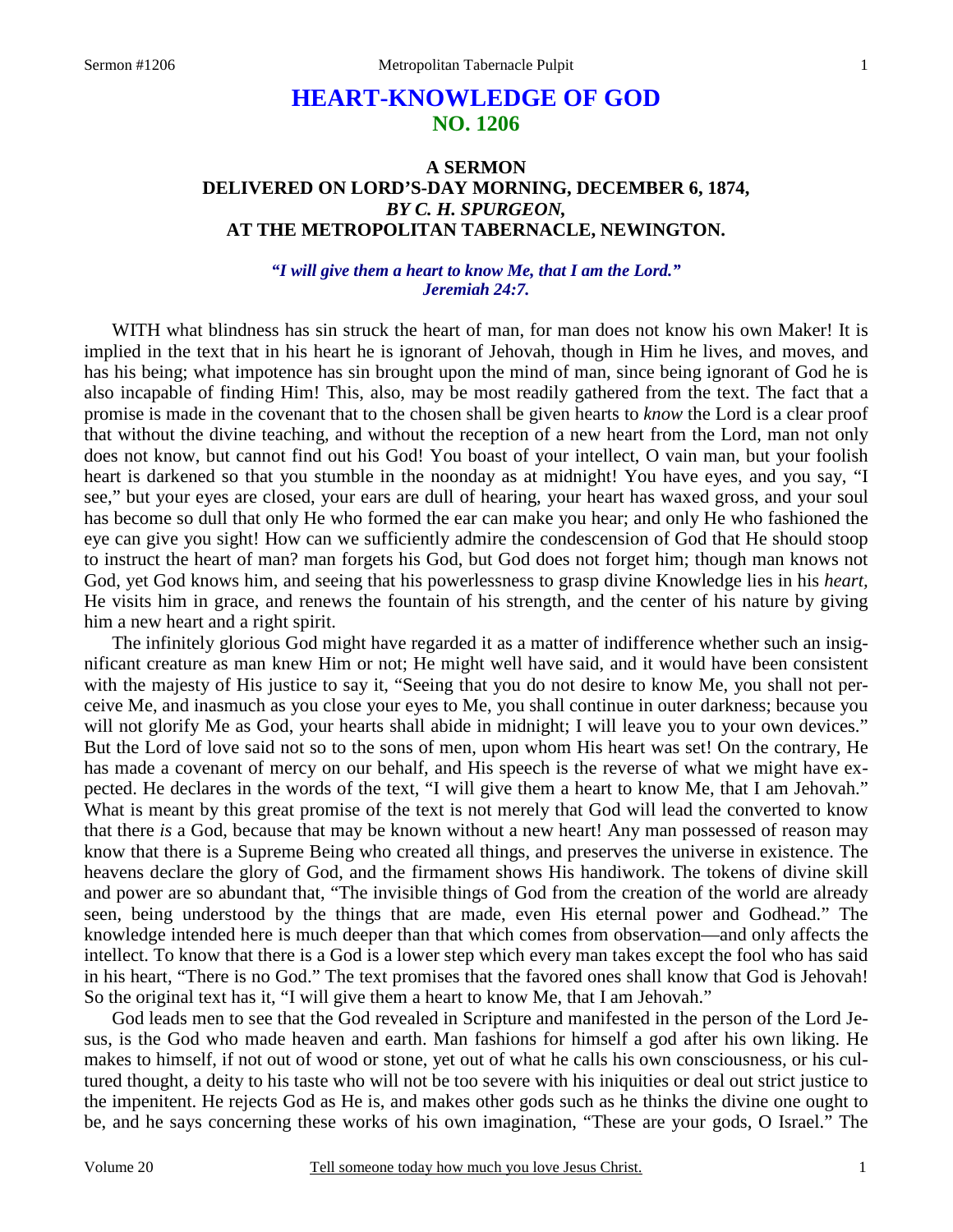2

Holy Spirit, however, when He illuminates our minds, leads us to see that Jehovah is God, and beside Him there is none else. He teaches His people to know that the God of heaven and earth is the God of the Bible, a God whose attributes are completely balanced: mercy attended by justice, love accompanied by holiness, grace arrayed in truth, and power linked with tenderness. He is not a God who winks at sin, much less is pleased with it, as the gods of the heathen are supposed to be. No, He is a God who cannot look upon iniquity, and will by no means spare the guilty! This is the great quarrel of the present day between the philosopher and the Christian; the philosopher says, "Yes, a god if you will, but he must be of such a character as I now dogmatically set before you." But the Christian replies, "Our business is not to *invent* a god, but to obey the one Lord who is revealed in the Scriptures of truth." The God of Holy Scripture is love, but He is also possessed of justice and severity; He is merciful and gracious, but He is also stern and terrible towards evil.

Therefore unregenerate hearts say, "We cannot accept such a God as this," and they call Him cruel and I know not what besides! Herein they are idolaters—they set up another god, and forsake the true God—and it does not alter the case if they plead that they make no graven image, for the first commandment says, "You shall have no other gods before Me." The Lord teaches His people that He is Jehovah, who brought Israel up out of the land of Egypt, out of the house of bondage. He teaches them He is the Jehovah who smote Pharaoh with plagues, and drowned his hosts in the Red Sea; the Jehovah who led His people through the wilderness, but cast out their enemies from before them with a strong hand and an outstretched arm; the Jehovah that redeemed His people, but chastened them for their iniquities, and took vengeance upon their inventions. The God of Sinai is the same God as the God of Calvary! "I am Jehovah your God," is His solemn proclamation, and it is well for the soul when it understands and knows that Jehovah, He is God, yes, Jehovah, He is God alone! When the heart is content to believe in God as He is revealed, and no longer goes about to fashion a deity for itself according to its own fancies and notions, it is a hopeful sign. The main stress of the promise lies, however, in this—"I will give them a heart to *know* ME." That is, not merely to know that I Am, and that I am Jehovah, but to have a *personal* knowledge of Me! I can scarcely express the idea which I wish to convey to you, but you all know the difference between knowing who a man is—what his character is, and all about him—and knowing the man himself.

There are hundreds of people of whom we know a great deal. We are favored by some prying gentleman or other with stories of how our great men dress, what they say, what they eat, when they eat, and all sorts of minute details of their personal habits. Still, despite all this information, we do not *know* these people—we would speak falsely if we said we did! To know them we must be on speaking terms with them; there must be a mutual recognition; there must be dealings of some kind between us. Now, it is so in the far higher matter of which we now speak. It is not enough to know that our Creator is the Jehovah of the Bible, and that He is perfect in character, and glorious beyond thought—to *know* God we must have perceived Him; we must have spoken to Him; we must have been made at peace with Him; we must have lifted up our heart to Him, and received communications from Him. If you know the Lord, your secret is with Him, and His secret is with you; He has manifested Himself unto you as He does not unto the world; He has made Himself known unto you by the mysterious influences of His Spirit because of this you *know* Him. I cannot explain this knowledge, but it is delightful to remember that many of you understand what it means by experience! Is it not sweet to traverse the world discerning God on every side? Your Father ever near! Is it not a blessing to be in trouble, and find Him helping us; to be in a dilemma, and to hear His voice saying, "This is the way, walk you in it"; to be depressed in spirit, and to feel that His comforts rejoice our souls; to be exulting in joy, and to feel that His presence calms and sobers us, and keeps us from undue delight in created things? It is inexpressibly honorable and joyful to walk with God as Enoch did, to speak with Him as Abraham did of old, as a man speaks with his friend, or to be hidden in the hollow of His hand, as Moses was in Horeb! This is to know God after the manner of the text!

My hearer, do you know God? Have you beheld the glory of God in the face of Jesus Christ? Have you discerned the Father in the Son? Do you see all the attributes of God shining mildly through the Mediator, toned down to our capacity, lest the brilliant radiance of the deity should blind our finite sens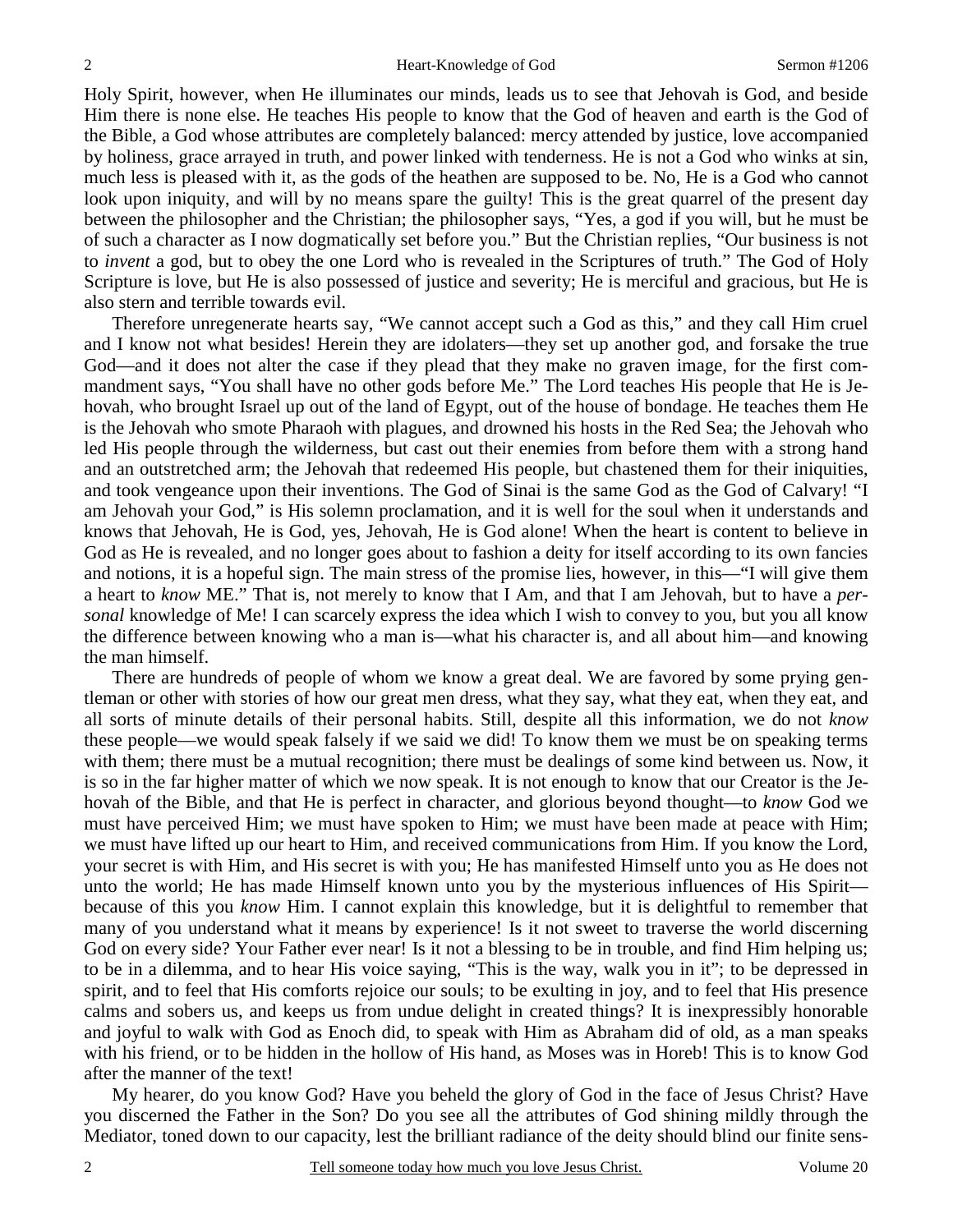es? Do you know God by going to Jesus as your Savior? He that has seen Christ has seen the Father! "No man knows the Father save the Son, and he to whom the Son will reveal Him." If you know Christ, and are found in Him, then, beloved, you know the Lord, and are among the blessed company who are taught of the Spirit, for flesh and blood have not revealed the Lord to you!

We will consider our text in the following manner. We will first of all describe *the seat of this knowledge—*"I will give them *a heart* to know Me." Then we will describe *the necessity of this knowledge;* then *the excellence of this knowledge,* and, lastly, *the source of this knowledge*. May the Holy Spirit aid us in speaking upon each topic!

**I.** THE SEAT OF THIS KNOWLEDGE—"I will give them a *heart* to know Me." Observe that it is not said, "I will give them a *head* to know Me." As I have already said, man's great stumbling block in coming to God does not lie in his reason; there *is* a difficulty in his reason, but not the major one! The first and primary impediment to his knowledge of God lies in the *affections!* man's *heart* is set upon that which is evil—consequently he needs a God after his own fashion—that will smile upon sin, or at least tolerate it!

The Lord complains in the psalm, "You thought that I was altogether such a one as yourself"—it is the tendency of man to think that God is like he is. The impure in heart cannot conceive of a pure God! If he *could* conceive Him, he would detest, rather than worship Him! "The pure in heart shall see God," is one of the opening benedictions of the Savior's ministry; but the impure in heart cannot see God, and cannot, therefore, know Him! The *heart* is the seat of the blindness—there lies the darkness which beclouds the whole mind! Hence to the heart the light of God must come, and to the heart that light is promised. I understand by the fact that the knowledge of God here promised lies in the heart, first, that God renews the heart so that it *admires* the character of God. The new understanding perceives that God is just, powerful, faithful, wise, true, gracious, long-suffering, and the like. Then the heart, being purified, admires all these glorious attributes and adores Him because of them. You can in a measure test your knowledge of the Lord by the inquiry: Do you approve the character of God? Perceiving the God of the Scriptures to be the true God, do you admire Him as He reveals Himself? I must repeat what I have already said. There are many who have imagined God to be what they would like Him to be, and then, of course, they admire the image which they have set up! But to see God as the Scripture reveals Him, especially in His holiness, is a gift of His divine grace!

Have you noted how David sings in the 103<sup>rd</sup> Psalm, "Bless the Lord, O my soul, and all that is within me, bless His *holy* name"? It would have sounded more in accordance with the context to have said His *gracious* name, for he goes on to speak of the Lord's deeds of grace—"who forgives all your iniquities, who heals all your diseases." But that which the psalmist most admired was the Lord's holiness in all this—the way in which He could deal mercifully with the guilty, and yet retain His spotless holiness! Holiness is the great terror of the ungodly, and therefore it is a token of our knowing God in our hearts when we can bless His holy name! How do the angels praise Him? Do they sing, "Mighty, mighty, mighty, Lord God of hosts"? Or, "Bounteous, bounteous, bounteous Creator of the universe"? No, but they sing, "Holy, holy, holy, Lord God of Sabaoth." They adore the *whole* of God, and God as a whole—holiness means completeness of character, the absence of everything like excess, the presence of everything that is perfection! O my soul, can you, in some measure, see the infinite perfection of the Lord in all points? And seeing, do you admire? Do you see Him as a consuming fire, burning up evil? And do you approve Him as such? Do you see His sovereignty, His hatred of sin, His immutability, His jealousy, and yet admire Him? Do you, indeed, delight in even the sterner traits of the divine character, knowing that under all aspects, the Lord is good? Then in you is fulfilled the promise, "I will give them a heart to know Me"!

The heart-knowledge promised in the covenant of grace means, however, much more than *approval.* Grace enables the renewed heart to take another step and *appropriate* the Lord, saying, "O God, You are my God, early will I seek You." All the saved ones cry, "This God is our God forever and ever; He shall be our God even unto death." Men who only know the Lord with their heads regard Him as anybody's God, or another man's God; but the man who knows the Lord with his *heart* exclaims with Thomas, "My Lord and my God." By an act of appropriating faith, the gracious man cries out, "The Lord is my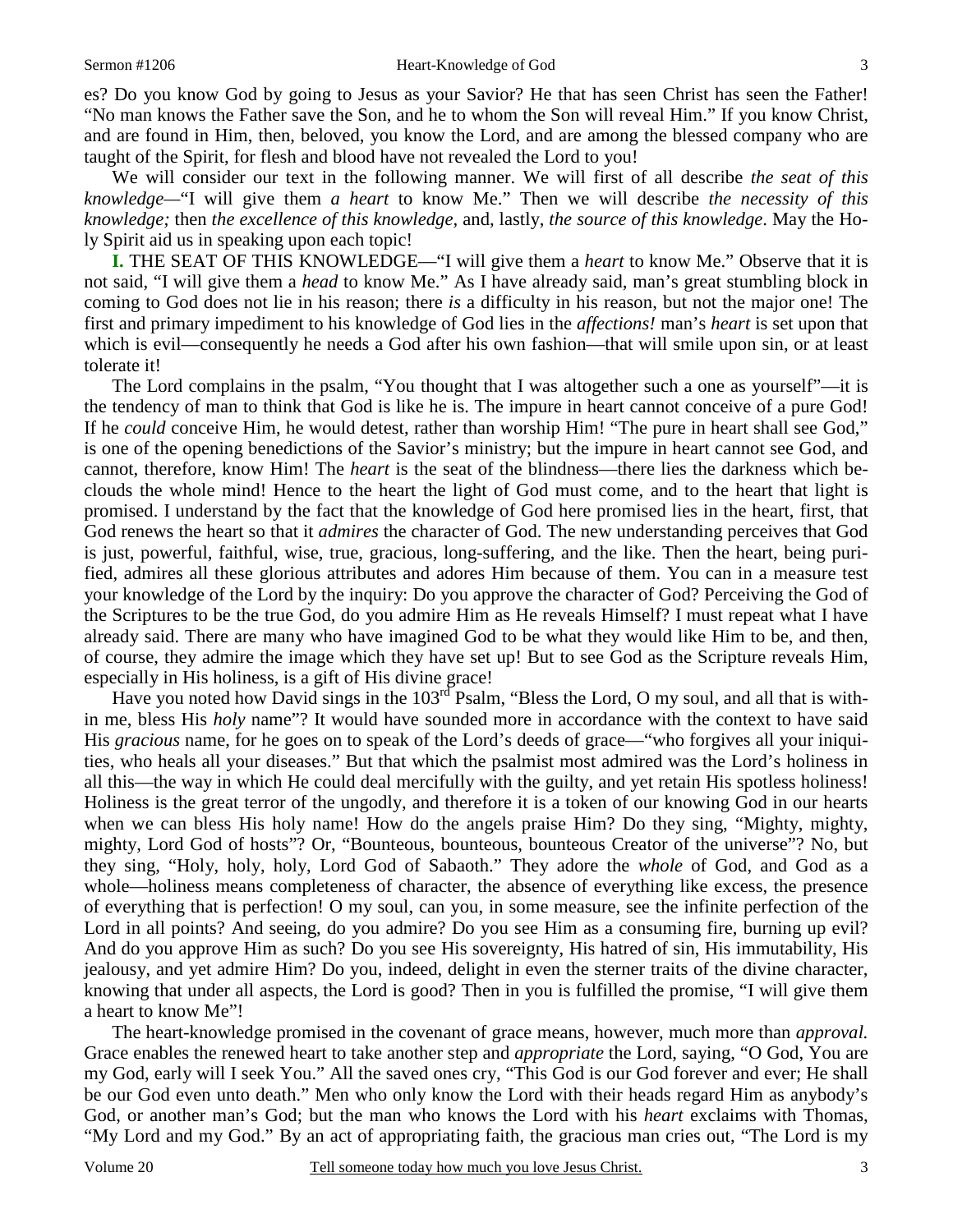portion says my soul," and then in return he dedicates himself to the service of his God. And there is fulfilled in him that other promise of His, "I will be to them a God, and they shall be to Me a people." Admiration of God leads on to appropriation, and this to something higher, still! All true knowledge of God is attended by *affection* for Him; in spiritual language, to know God is to love Him. "He that loves not knows not God, for God is love." "I love the Lord," says David, "because He has heard my voice and my supplication." He had been no stranger to the Lord, but had conversed with Him in prayer, and received tokens of favor, and therefore his love overflowed. He cries out in another psalm, "I will love You, O Lord, my strength," and then he goes on to heap up, and pack together a host of words of love and praise—"The Lord is my rock and my fortress, my deliverer; my God, my strength, in whom I will trust; my buckler, and the horn of my salvation, and my high tower."

Where the Lord is fully known, He is intensely loved. The spouse first described her beloved as the apple tree among the trees of the woods, and then she cried out, "I am sick of love." [Love-sick.] At another time, after drawing a full-length portrait of her Lord, she could not refrain from exclaiming, "His mouth is most sweet, yes, He is altogether lovely." Such is our love of God when we know Him—that we feel bound to boast in Him before others! "My soul shall make her boast in the Lord; the humble shall hear thereof, and be glad." It is the great passion of the renewed soul to glorify God, whom He knows and loves! Knowledge without love would be a powerless thing, but God has joined this knowledge and love together in a sacred wedlock—and they can never be put asunder! As we love God, we know Him—and as we know Him, we love Him! Admiration, appropriation, affection are crowned with *adhesion*. To know a thing by heart is, in our common talk, to know it thoroughly; when a child knows his lesson by heart, we hope that he will not forget it. That which is learned in the head may be unlearned, for our understanding is very fickle, and our memory frail, but that which is written upon the heart cannot be erased! Holy Scripture asks, "Can a maid forget her ornaments or a bride her attire?" These she dotes upon, and therefore, she will not forget them. Can a woman forget her sucking child? No, she cannot, because her knowledge of her child is *heart-*knowledge!

Memories of the heart abide when all others depart; a mother's love, a wife's fondness, a sweet child's affection will come before us even in the last hours of life! When the mind will lose its learning, and the hand forget its cunning, the dear names of our beloved ones will linger on our lips, and their sweet faces will be before us even when our eyes are dim with the shadow of approaching death. If we can sing, "O God, my heart is fixed, O my heart is fixed," then the knowledge which it possesses will never be taken away from it! To know the love of Christ, which passes knowledge, is not a fleeting attainment, but shall abide with us, and increase until we know even as we are known. This is not the knowledge which shall vanish away, but that which shall be perfected when the day breaks, and the shadows flee away. Now, beloved friend, have you such knowledge of God? Do you admire, appropriate, love, and cleave to the Lord, your God? Can you hope that you have been taught of the Lord according to that promise, "They shall know Me from the least even unto the greatest." Do not say, "I am so little in Israel that I cannot be expected to know"; does not the covenant promise imply that the *least* must know the Lord as well as the greatest? This blessed knowledge is essential to every Christian! Do you possess it? If not, do you *desire* it? If so, plead for it, and say, "I beseech You, show me Your glory; let me know You as the Lord God, merciful and gracious, passing by transgression, iniquity and sin." He will hear you if you plead for Jesus' sake!

**II.** This brings us at once to the second point, namely, THE NECESSITY OF THIS KNOWLEDGE. If we think a minute, we shall see how necessary it is. To know God is a necessary preparation *for every other true knowledge* because the Lord is the center of the universe, the basis, the pillar, the essential force, the all in all, the fullness of all things! Not to know God is as if a student should attempt to construct a system of astronomy, and be altogether ignorant of the sun; or a mariner should be a stranger to the sea; or a farmer should not know the existence of seeds! The place which God occupies must be settled in our minds, or we shall have no arrangement in our knowledge, and our science will be nothing but a conglomeration of truth and error. You may learn the doctrines of the Bible, but you do not know them truly till you know the God of the doctrines; you may understand the precepts in the letter of them, and the promises in their outward wording, but neither precept nor promise do you truly know until you

4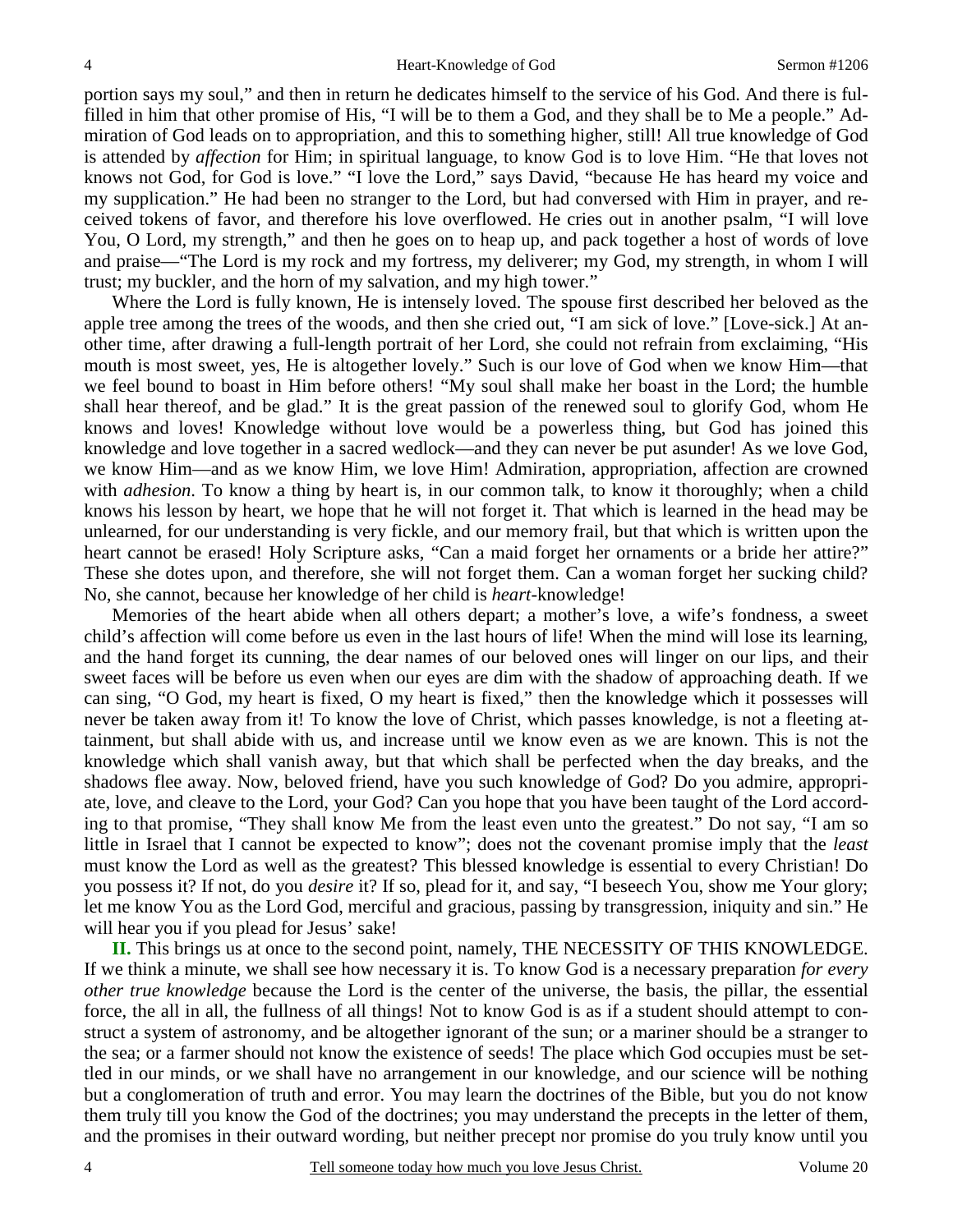#### Sermon #1206 Heart-Knowledge of God

know the God from whose lips they fell! The knowledge of God is, at once, the beginning and the end of wisdom! The ancient sage said, "Man, know yourself." He spoke well, but even for this, man must first know his God! I venture to say that no man rightly knows *himself* till he knows his *God—*because it is by the light and purity of God that we see our own darkness and sinfulness!

There must be a perfect model before us before we can discern our own departures from perfection. You must have a standard by which to weigh yourself, or you cannot tell whether you are lacking or not. God is the standard, and until a man *knows* the standard, he does not know how far he has fallen short of it! The proper study of mankind is God, and that attended to, the next appropriate subject of study is man. We must know God, or our other knowledge may be dangerous to others, and certainly will be hurtful to ourselves; it will puff us up, or load us with responsibilities which we shall not be able to meet, for the highest and most practical purposes, without the knowledge of God, we abide in utter ignorance! The knowledge of God is necessary *to any real peace of mind*. Suppose a man is in the world and feels that he is right in every way except with regard to God, and as to Him, he knows nothing? Hear him say, "I go about the world and see many faces which I can recognize, and I perceive many friends upon whom I can trust, but there is a God somewhere, and I know nothing at all about Him! Whether He is my friend or my foe I know not." If that individual is thoughtful and intelligent, he must suffer unrest in his spirit, because he will say to himself, "Suppose this God should turn out to be a just God, and I should be a breaker of His laws? What peril hangs over me! How is it possible for me to be at peace till this dreadful ignorance is removed?"

The Old Testament Scripture says, "Acquaint yourself now with God, and be at peace." There is no peace to the heart while God is unknown; He is the God of Peace, and there can be no peace till the soul knows Him. Does it not strike you as being most certainly so? To leave this point unknown would be to leave in jeopardy the most vital part of happiness, the hinge upon which our eternal destiny must turn! Are you doing this? Or is the Lord known to you? That this knowledge of God is necessary is clear, for how could it be possible for a man to have spiritual life, and yet not know God? The very first being which a man discerns when he is quickened into spiritual life is the Father of Spirits; his first cry is, "Father, I have sinned," and all his life he cries, "Abba Father." Prayer is his breath, but he cannot truly pray to an unknown God! Faith is his life, but how shall he believe in Him whom he does not know? I cannot imagine such a being as a spiritual man who knows not God! It is a self-evident impossibility—to be of the sons of God, and not yet know the Father; to be pressed upon the Father's bosom; to receive the Father's forgiveness, and yet to be an utter stranger to that forgiving God is impossible—it is utterly inconceivable! The knowledge of God is an absolute necessity of the spiritual life, without which we cannot see or enter into the kingdom of heaven.

Certainly it is necessary for the spiritual life when fully developed above. In heaven, and not know the King who reigns there? The golden harp in your hand, and not know for whom to sweep its melodious strings? White-robed in glory, and not know the Redeemer in whose blood our robes were washed? Absurd supposition! It cannot be endured for a moment! Sinner, you *must* know the Lord! If you do not know Him, you are not a partaker of His grace, but you abide in darkness. Into His heaven you can never enter till He has given you a heart to know Him! Do not forget this warning, or trifle with it!

**III.** Our third theme is THE EXCELLENCE OF THIS KNOWLEDGE. And here I shall spend a little longer time, and I hope I shall not tire you. I shall not weary those who care more for sense than sound. One of the first effects of knowing God in the soul is that it *turns out our idols*. Paul tells the Galatians in the  $4<sup>th</sup>$  Chapter, and  $8<sup>th</sup>$  verse of his Epistle, that it was when they knew not God that they did service unto them which by nature are not gods. But when they knew God, or rather were known of Him, they turned from their idols at once. Knowledge of God! O my brothers and sisters, it creates an abhorrence of idols—especially of those which have enslaved our own hearts. It seems to us most monstrous that the ancient Greeks and Romans could have worshipped the deities whom their poets fabled for them, and yet, at this very time, as I have said, men imagine for themselves a god such as they would choose, and then they worship this god of their own fabrication. Only let the Lord reveal Himself to the soul; let the heart know the true God, and away these idols go! With loathing are they cast to the moles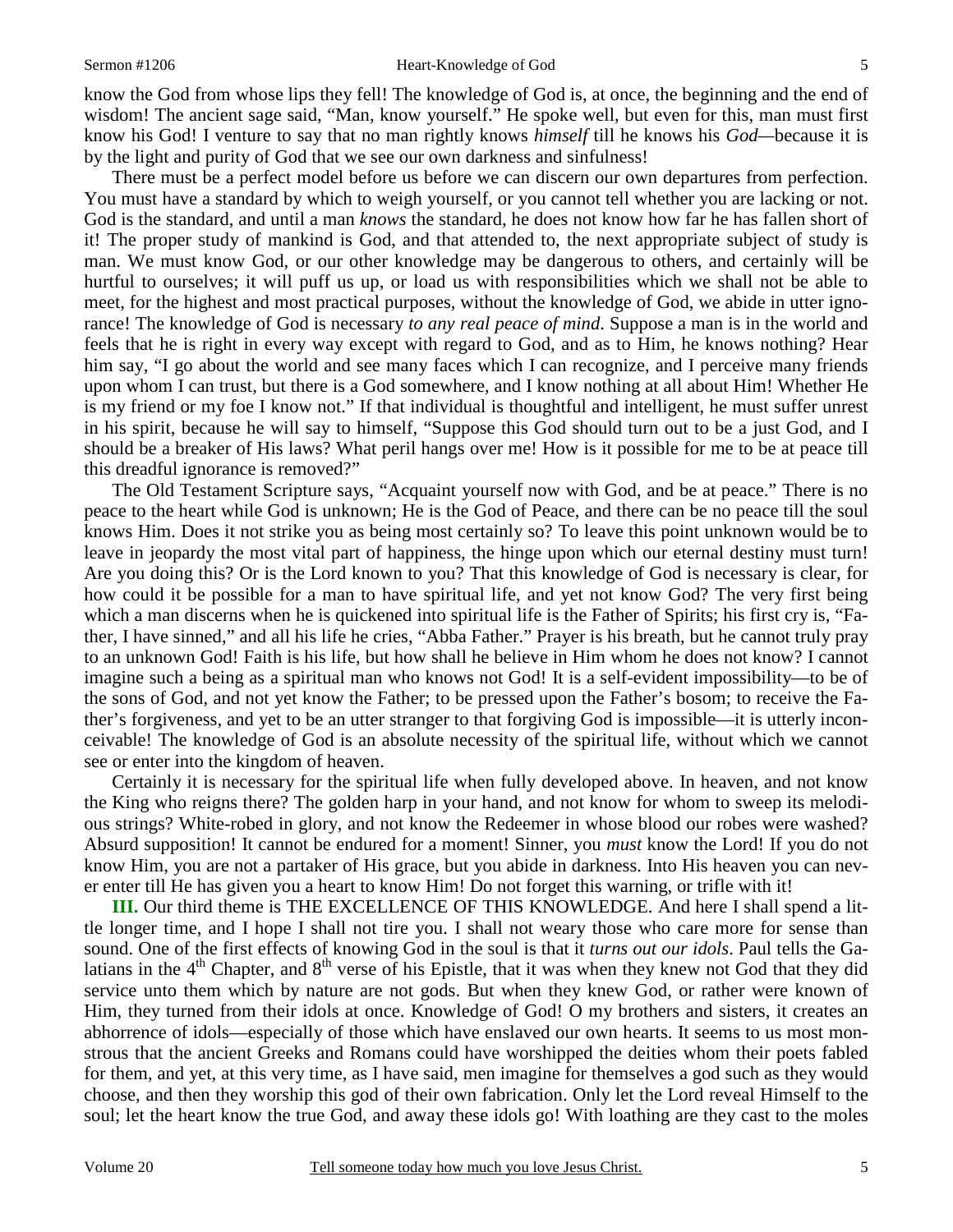and to the bats! Get a view of the Jehovah of Revelation—shining through the person of the Lord Jesus Christ, and you say—"What have I to do, anymore, with idols?"

With holy scorn you pour contempt upon the gods of man's invention, and boast, instead, in the living God, the God of Israel! Your hearts burn with the jealousy of Elijah, and flames with indignation against the rivals of the Lord of hosts! You would take the prophets of Baal, and let not one escape, because they have dared to set up "the image of jealousy" in the temple of the Most High, and have seduced the minds of men to pay their worship to the gods that are not God! Beloved, God so enamors the soul of the converted man, so engrosses every spiritual faculty, that he cannot endure an idol, however dear in former times! And if, perhaps, in some backsliding moment, an earthly love intrudes, it is because the man has withdrawn his eyes from the splendor of the deity! When once he gets his eyes back, again, to the God of love, then does Dagon fall before the ark of the Lord, and not so much as the stump is left! Blessed Lord, let us know You, for then we shall know our idols no more!

The second good effect of the knowledge of God is that it *creates faith* in the soul. To prove this I might give a great many texts, but one will suffice. From psalm 9:10, "They that know Your name will put their trust in You." We cannot *trust* an unknown God! But when God reveals Himself to us by His Spirit, then to trust Him is no longer difficult; it is, indeed, inevitable! Whenever a man does not *believe* God, it is because he does not *know* Him; if you doubt His willingness to pardon sin, you do not know the abundance of His mercy. If you doubt His skill to bring you through your present difficulties, you do not know the infinite resources of His wisdom. If you dream that He cannot deliver you in this, your time of need, you have closed your eyes to the unlimitedness of His power. If you think He has forsaken you, you have failed to know His immutability. Know Him, and you must *trust* Him!

Thirdly, this knowledge of God not only creates faith, but also creates *good works*. Turn to 1 John 2:3, and you read, "Hereby we do know that we know Him, if we keep His commandments"—meaning it is absolutely certain that wherever there is a knowledge of God, there must follow the keeping of His commandments. And it is certainly so—know the Lord, and with holy reverence you will obey Him! See what a great deal the apostle ascribes to the knowledge of God in Colossians 1:9—"For this cause we, also, since the day we heard it, do not cease to pray for you, and to desire that you might be filled with the knowledge of His will, in all wisdom and spiritual understanding." What was to be the benefit of this? Let us read on—"That you might walk worthy of the Lord unto all pleasing, being fruitful in every good work, and increasing in the knowledge of God; strengthened with all might, according to His glorious power, unto all patience and long-suffering with joyfulness." See what a string of excellent graces spring out of our being filled with the knowledge of God! It is a tree which bears 12 different fruits! The soul that knows the Lord is like a tree planted by the rivers of water, which brings forth its fruit in its season. Daniel says (11:32), that "The people who do know their God shall be strong and do great exploits," so that courage, valor, and prowess are learned in this sacred school! A heart to know the Lord begets and nurtures every virtue and every grace—and is the basis of the noblest character—the very food which feeds divine grace till it matures into glory!

Brothers and sisters, to know God, has a *transforming power* over us! Remember how the apostle writes (in 2 Cor 3:18), "We all, with open face beholding as in a glass the glory of the Lord, are changed into the same image from glory to glory, even as by the Spirit of the Lord." The knowledge of God is the most effectual influence under heaven, for the Spirit works thereby, and by its means we are renewed in knowledge after the Image of Him that created us! Everything that we learn and know affects our character in some measure, even as the flesh of an animal tastes of its food. A constant sight of any object, good or bad, tells upon us. We heard a German missionary say, last Monday night, that when he was in Coomassie, the sight of dead bodies, and of mangled corpses from week to week so hardened him to it that the horror was almost gone! Every thought which crosses the mind affects it for the better or the worse; every glance is molding us, every wish fashions the character. A sight of God is the most wonderfully sanctifying influence that can be conceived of! Know God, and you will grow to be like He is. Dear hearer, have you beheld this marvelous vision?

The knowledge of God has a further effect. It *causes us to praise Him*. Here is a proof text—"In Judah is God known; His name is great in Israel." Wherever the Lord is known, He must be magnified! It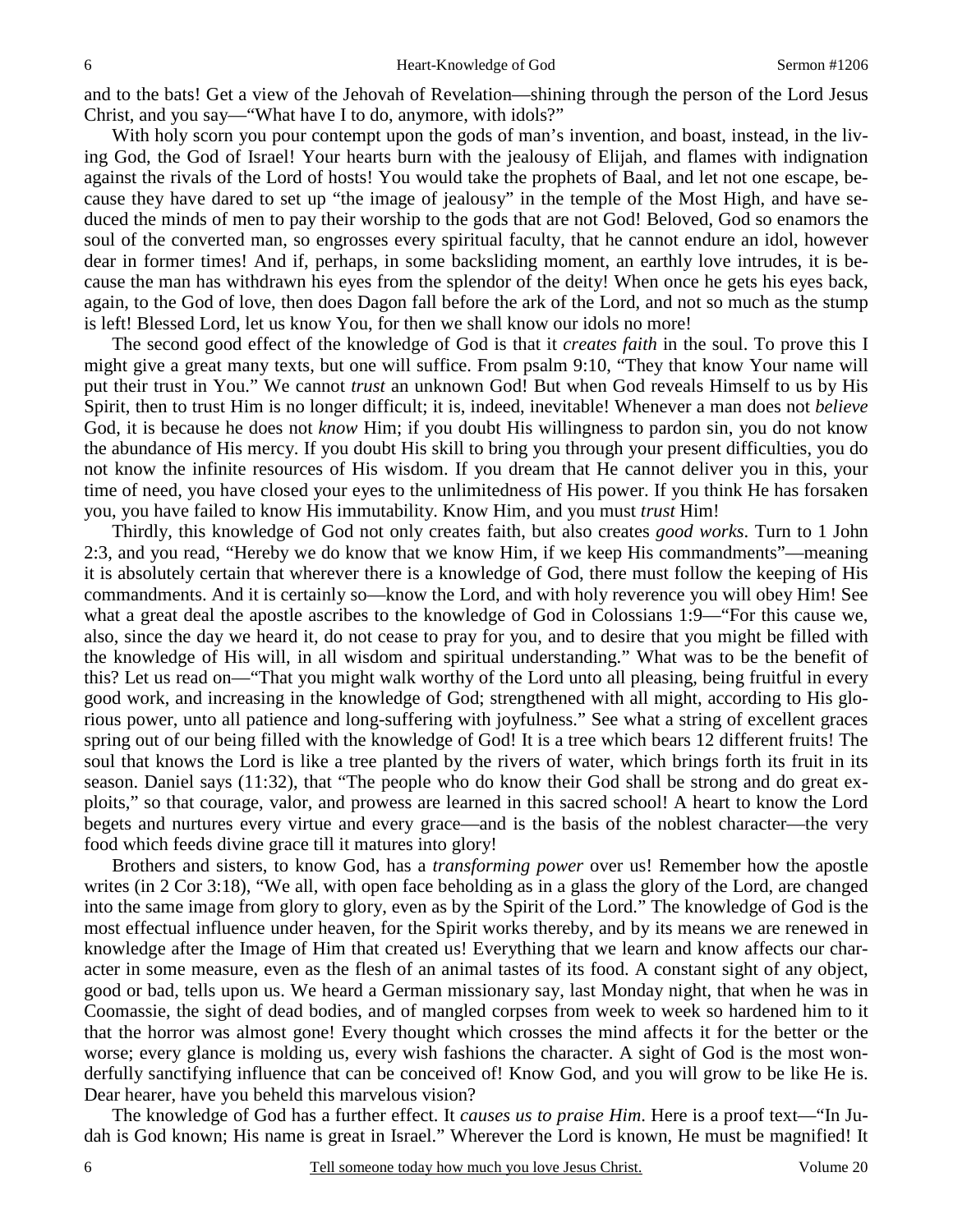is not possible for us to have low thoughts of Him, or to give forth mean utterances concerning Him, or to act in a miserly way towards His cause when we know Him *practically*. There are some men whom we know whose presence renders paltry actions impossible—you feel that you could not act towards them in any but a generous manner. To know them elevates you! You must do the good, and the great and the generous thing when they are concerned. So, when once we know God it is much more so, for to know *Him* compels us to praise Him, not only with our lips, but with our lives! It makes us feel that nothing is good enough for Him, and we would even die for His name's sake! We wish for a glorious high throne on which He may be exalted above the highest heavens, King of kings, and Lord of lords! The knowledge of God brings *comfort,* and that is a very desirable thing in a world of trouble. What does the psalmist say? "God is known in her palaces for a refuge." Do you know Him? Then He is your refuge. Blessed be God, in days of storm we put into this harbor, and in days of battle we fly to this castle, and dwell in this high tower! If you know God, you will not be ruffled, or if for a little while you are disturbed, your heart will soon come back to its rest! You will cast your cares on Him, wait patiently for Him, and rejoice in Him at all times—and surely it shall be well with you!

To know God also brings a man great honor. I cannot attempt, at this time, to explain the noble text which I am about to quote. I throw it out as a pleasing theme for meditation. It is the  $14<sup>th</sup>$  verse of the  $91<sup>st</sup>$  Psalm. "Because he has set his love upon Me, therefore will I deliver him: I will set him on high, because he has known My name." Think of it—"set on high"—and set on high by the Lord Himself! And all as the result of *knowing* the name of the Lord! There is no getting on high, and staying there, no dwelling above the world and sin, no sitting in the heavenlies, no triumphing over death and hell except by knowing God! When we do know Him, our meditation of Him shall be sweet; then shall our head be lifted up above our enemies round about us; then our heart shall mount above the cares and sorrows of the world, and our soul shall dwell on high, where our place of defense shall be the munitions of rocks.

One thing more, and that is, the man who knows the Lord will have *usefulness* given him. And to prove that I will quote a passage in 2 Corinthians 2:14—"Now thanks be unto God which always causes us to triumph in Christ, and makes manifest *the savor of His knowledge* by us in every place. For we are unto God a sweet savor of Christ, in them that are saved, and in them that perish." Do you not see that the apostle knew Christ, and Christ's name was in him as ointment poured forth? The man who knows God has a savor about him, and wherever he goes he will be a power among men! The savor of Christ will come streaming out of him, as incense from a censor filled with glowing coals! Our usefulness very much depends upon our knowledge of God. We cannot teach others of things that we do not know ourselves; if we have no savor in us, there cannot be a savor coming out of us; we shall only be a drag upon the church in any position if we are destitute of the knowledge of God in Christ Jesus. But if we are filled with knowledge of Christ, then the sweet savor of His name will pour forth from us as perfume from the flowers!

Thus I have put together many things upon which we cannot speak freely, but they will make you see how excellent a thing it is to know the Lord in the heart.

**IV.** Our fourth point is, THE SOURCE OF THIS KNOWLEDGE. Upon this I will dwell but briefly. We are clearly taught in the text that it is *a divine work—*"I will give them a heart to know Me." None but the Creator can give a man a new heart! The change is too radical for any other hand. It would be hard to give a new eye, or a new arm, but a new heart [intellect] is still more out of the question! All the preaching, teaching, and reforming in the world cannot do it! The Lord Himself must do it! As surely as God made you, God must make you new, or you will never know Him! It is evidently *a work of pure grace*. "I will *give* them a heart," not, "They shall grow into it, or purchase it," but, "I will *give* it to them." He freely gives to whomever He wills, according to His own declaration, "I will have mercy on whom I will have mercy." It is evidently *a work which is possible*. All things are possible to God, and He says, "I *will* give it to them." He does not speak of it as a desirable blessing, but unattainable; on the contrary, He says, "I will give them a heart to know Me."

It is *a work which the Lord has promised to do*. How many precious passages there are in Holy Writ in which the Lord declares that this shall be done? I have lately read them with much sweetness to my own heart. Here are some of them. In *Hosea 2:1*9, "I will betroth you unto Me forever; yes, I will be-